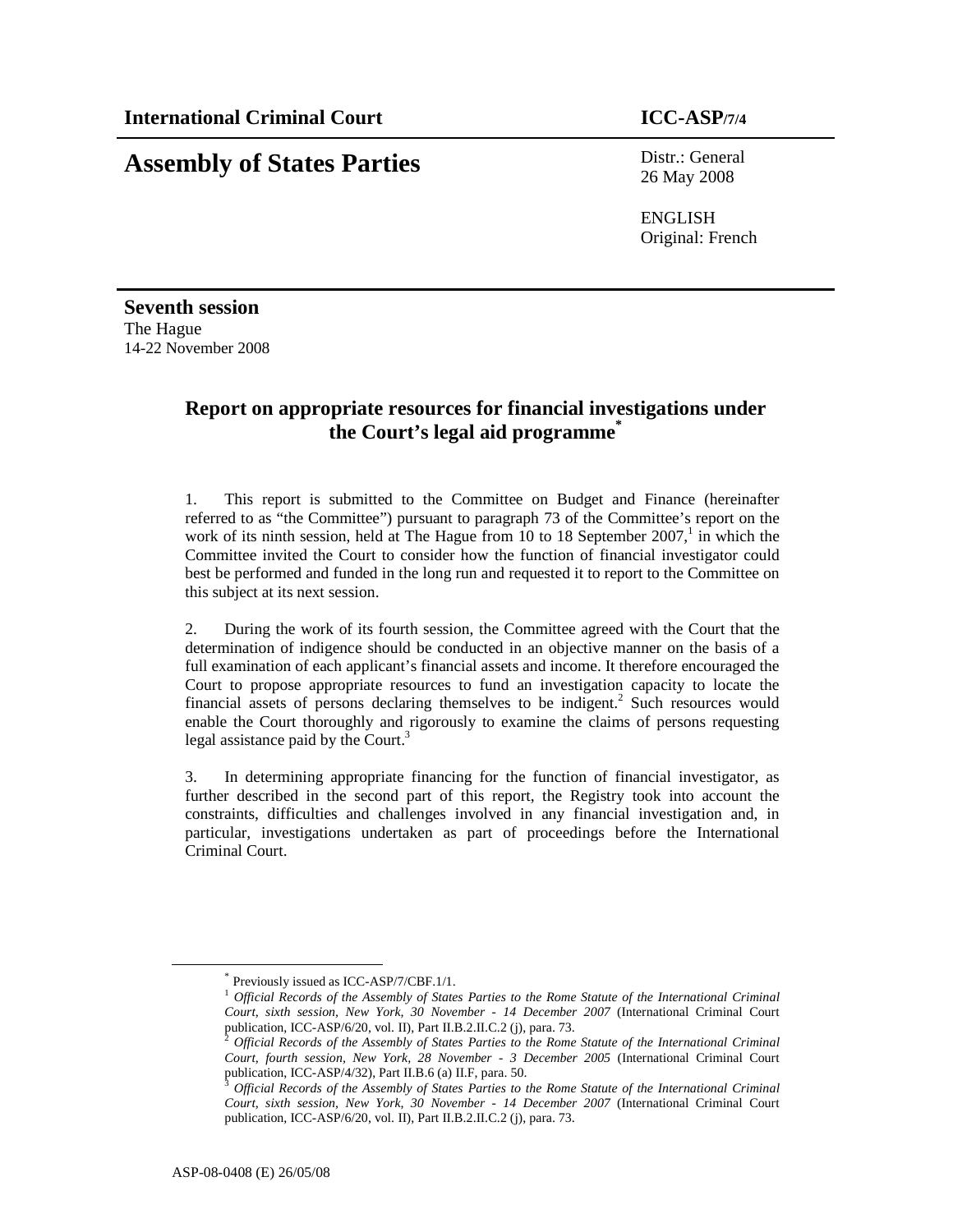# **I. Context of the financial investigation**

4. The primary objective of the function of financial investigator in the context of legal assistance paid by the Court is to provide the Registrar with reliable evidence to enable him to decide whether the claimant requesting legal assistance:<sup>4</sup>

- (a) should be considered completely indigent, so that all the costs relating to his/her representation before the Court will be paid in full;
- (b) should be considered partially indigent, so that the costs relating to his/her representation before the Court will be paid in part; or
- (c) should not be considered indigent, so that none of the costs relating to his/her representation before the Court will be paid by the Court's legal aid system.

5. The function of financial investigator also allows action to be taken pursuant to a decision of the competent Chamber relating to the assets of a suspect or defendant who has wrongly been granted legal assistance, so that all his/her national and international assets can be temporarily frozen to permit, inter alia, the full or partial recovery of all or some of the costs which may have been incurred by the Court.<sup>5</sup>

6. Incidentally, the function of financial investigator will help the Registrar to deal more effectively with any financial irregularities which might occur among the teams of counsel working under the Court's legal aid scheme (fee splitting, fee padding, etc.). From this point of view, it helps to strengthen the monitoring mechanisms intended to detect abuses of the Court's legal aid scheme.

7. In order to assess the indigent status of the person claiming legal assistance paid by the Court, it is essential to have specific, accurate, reliable and legally acquired information. The financial investigation faces various constraints in the collection of relevant information. The main constraints may be summarized as follows.

#### *Shortness of deadlines*

-

8. Regulation 85.1 of the Regulations of the Court obliges the Registrar to reach a decision relating to indigence within one month of the submission of the application for legal assistance to be paid by the Court. In addition, paragraph 3 of the same regulation allows any claimant to seek a review of the Registrar's decision by the Presidency. The experience of other international criminal jurisdictions has shown that investigators required a relatively long period – sometimes several months – to complete their investigations with the necessary degree of rigour. Consequently, the shortness of the legal deadline imposed on the Registrar for making his decision and the possibility of review available to the claimant appear to constitute major constraints which justify the need to create resources which will promote a proactive approach to financial investigation and allow the Registrar to consider the applications for legal assistance paid by the Court which are submitted to him with the necessary rigour and diligence.

### *Difficulties in the collection and analysis of evidence*

9. One of the first tasks facing a financial investigation team is to collect and analyse evidence and documents found on the persons concerned or in their surroundings. It is not always easy to obtain or communicate this evidence. Access to relevant documents may be

<sup>&</sup>lt;sup>4</sup> The term "claimant" may refer to the suspect, the defendant or the victim.

<sup>&</sup>lt;sup>5</sup> Regulation 85.4 of the Regulations of the Court authorizes the Registrar to seek an order from the Presidency for recovery of funds paid when it is proved that the person receiving legal aid provided information which is subsequently proved to be inaccurate.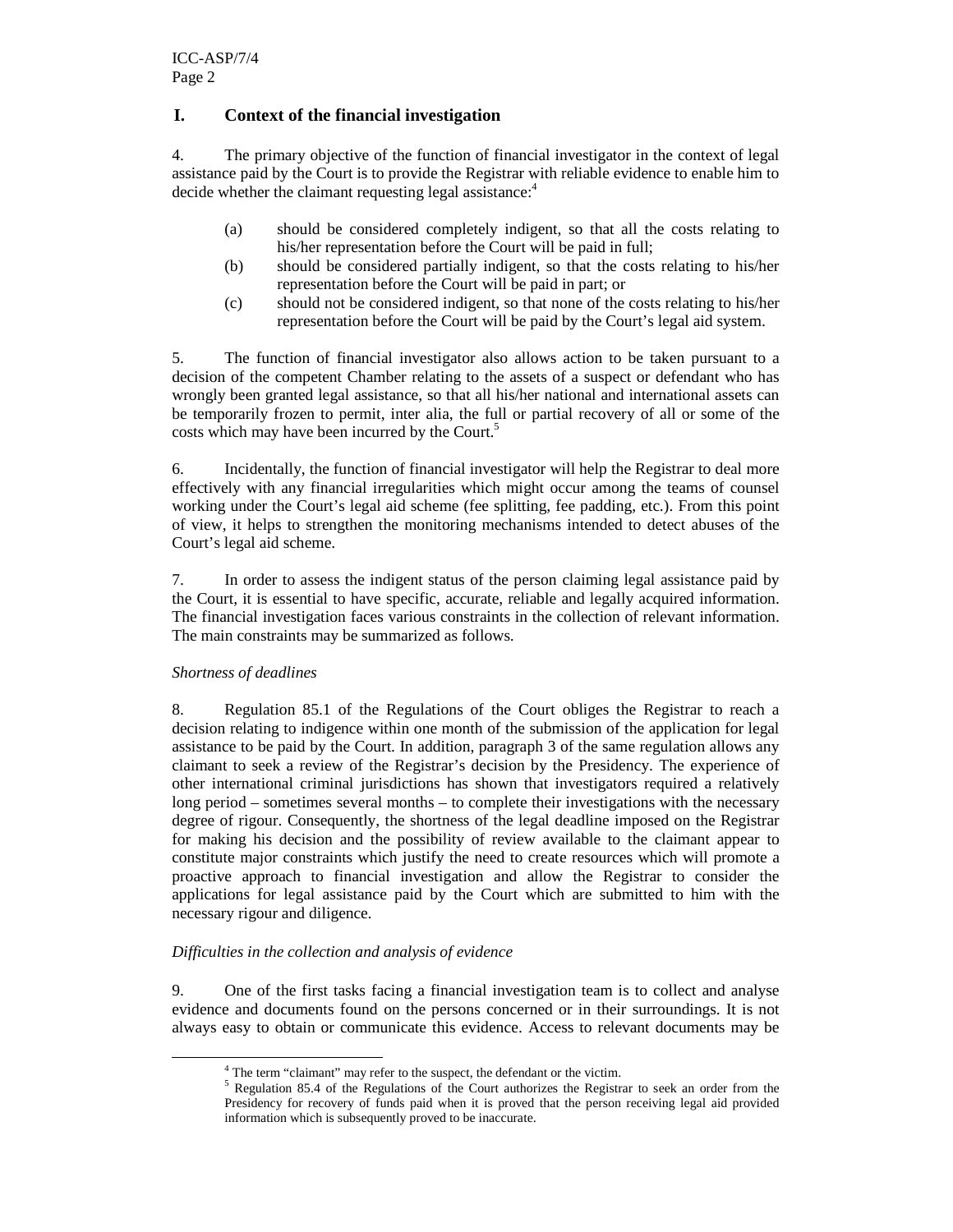delayed. Experience has shown that any delay in this process is likely to entail the loss of documents or important information. Therefore, in order to maximize the amount of information collected, access to all evidence must, or should, be gained immediately. If financial investigators could lay hands on some or all of the suspect's assets very rapidly, or could locate them accurately enough that they could induce a State to intervene, the Registry could rule directly whether the person was indigent or not.

#### *Need for international cooperation*

10. International cooperation is particularly necessary since the assets of legal-assistance claimants will probably be spread over various countries or among various financial institutions. However, international collaboration is more difficult to obtain in financial investigations, since it involves the law of currency circulation. This difficulty is even more acute in cases where the legal-assistance claimant is supported and, in particular, well advised, and can hide, or try to hide, his/her assets, both movable and immovable, for example by using pseudonyms or digital codes. Therefore, in order to impede or thwart these manœuvres, effective mechanisms for cooperation with the actors involved must be put in place if the success of the investigations is to be guaranteed. This should, in fact, be one of the financial investigators' aims.

11. Given that the concealment of assets outside the country can be suspected in many cases, a system of international collaboration should be provided. Moreover, the fact that the investigation has to be structured as an asset search rather than an attempt to establish a suspect's guilt will further increase the time required to obtain replies to the request for cooperation.

#### *Need for local collaboration*

12. Plans must be made for cooperation with existing local and national structures, which have a better knowledge of the local political situation, taking all due account of the risks of corruption and leaks. Collaboration with local sources should be undertaken with caution: this guarantees, inter alia, the objectivity of the investigator's report and presupposes that the report is based on information from unbiased local sources. From this point of view, these sources must be regularly assessed and updated.

#### *Need for internal cooperation*

13. The Office of the Prosecutor employs a financial analyst whose mandate goes beyond merely identifying the financial assets of suspects and defendants. Cooperation between this function and the financial investigation conducted by the Registry would help to ensure that the Court's resources are used judiciously and avoid any duplication.

14. In this type of investigation, the preliminary research undertaken by the prosecution should complement the financial investigations, since data which can be used for the financial investigations may – perhaps – be in the possession of the Office of the Prosecutor. Clearly, this cooperation is not intended to interfere with the mandate of the Office of the Prosecutor.

#### *Security and protection of sources*

15. The task of identifying concealed assets likewise requires contact with various persons. Although some of them will collaborate readily because involvement is not a danger to them, that will not be true for all of them. It should be remembered that, in this type of investigation, witnesses and "sources" will need to be identified, located and, if necessary, protected. If important documents should happen to be discovered, they will need to be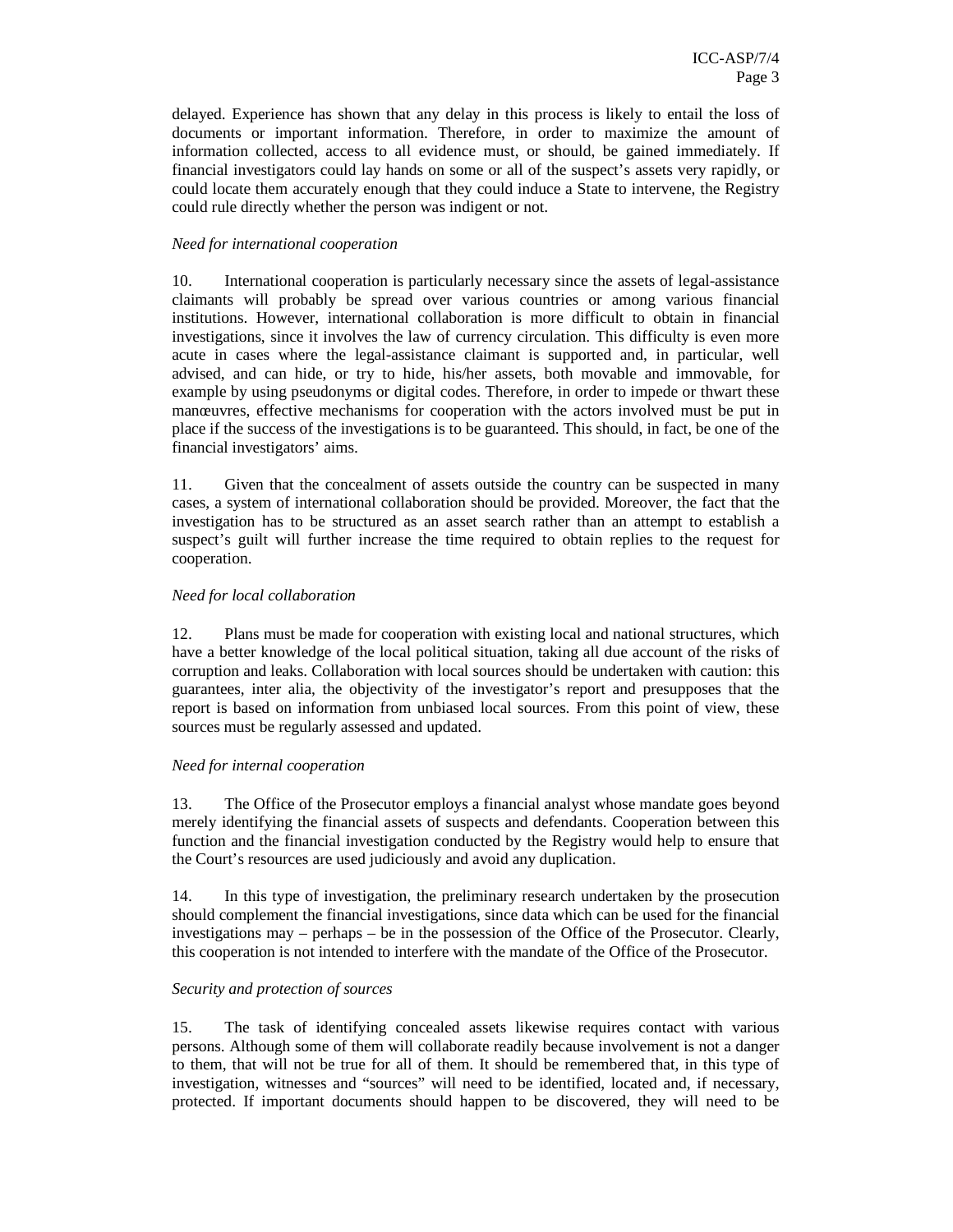secured quickly because of their content. This situation explains why, inter alia, action involving certain budgetary considerations will need to be taken.<sup>6</sup>

## **II. Financing of the financial investigation**

16. The clearly identified and desired strategic objective is to have one or more teams of experienced, reliable, committed, neutral and incorruptible financial investigators to provide active support for the decision to be taken by the Registrar<sup>7</sup> about the financial participation of the person claiming legal assistance paid by the Court.

17. At present, the Registry has only one approved financial-investigator post (P3). Although the vacancy notice has been re-issued, the Registry has received no applications from candidates with sound experience and proven expertise in complex financial investigations, coupled with experience in collaboration with institutions active in finance, information and/or the police services. The Registry is convinced that the current classification of the post is not conducive to attracting the best possible candidates and that its reclassification to P4 level would do a great deal to promote the timely recruitment of the financial investigator. The Registry therefore plans to reclassify the post to P4 as part of the consideration of the Court budget for the financial year 2009.

18. Besides the reclassification of the financial-investigator post, a number of options have been studied for financing the function of financial investigation related to legal assistance: the establishment of a team of permanent financial investigators (Option 1), the establishment of a team of investigators available "on demand" (Option 2) or the establishment of a modular team (Option 3). The option recommended should combine the need to use the Court's limited resources effectively and the need to conduct a rigorous and diligent investigation of the assets of persons claiming legal assistance to be paid by the Court.

19. *Option 1* is to establish a *permanent team* consisting of one financial investigator at P4 level, one financial analyst at P3 level and one administrative support worker at GS level. These resources would make it possible to establish a permanent structure for financial investigations within the Registry

20. The advantages of this option are, inter alia, the team's ability to act immediately, conduct regular case analyses and capitalize on the experience gained in earlier investigations. It would also allow contacts to be developed and maintained and negotiations to take place both internally and with external organizations (especially national police forces, financial institutions, the International Criminal Police Organization (INTERPOL), the European Police Office (EUROPOL), the European Anti-Fraud Office (OLAF), <sup>8</sup> the European Union's Judicial Cooperation Unit (EUROJUST), non-governmental organizations and embassies), partly in order to benefit from their expertise, particularly the way they fulfil their mandate in the field (e.g. movement around the region, access to administrative, police and court databases).

21. The main disadvantage of this option is the financial burden it would entail for the Court. The implementation of this option would require the provision of an extra 513,200 euros in the Court's annual budget to cover staffing costs for financial investigations.

-

<sup>6</sup> These considerations may be analysed on a case-by-case basis.

<sup>7</sup> Regulation 84, para. 1 of the Regulations of the Court.

<sup>&</sup>lt;sup>8</sup> Although these organizations (EUROPOL, EUROJUST and OLAF) were theoretically created as part of the European Union, they have ramifications and potential areas of action which go beyond the European area.